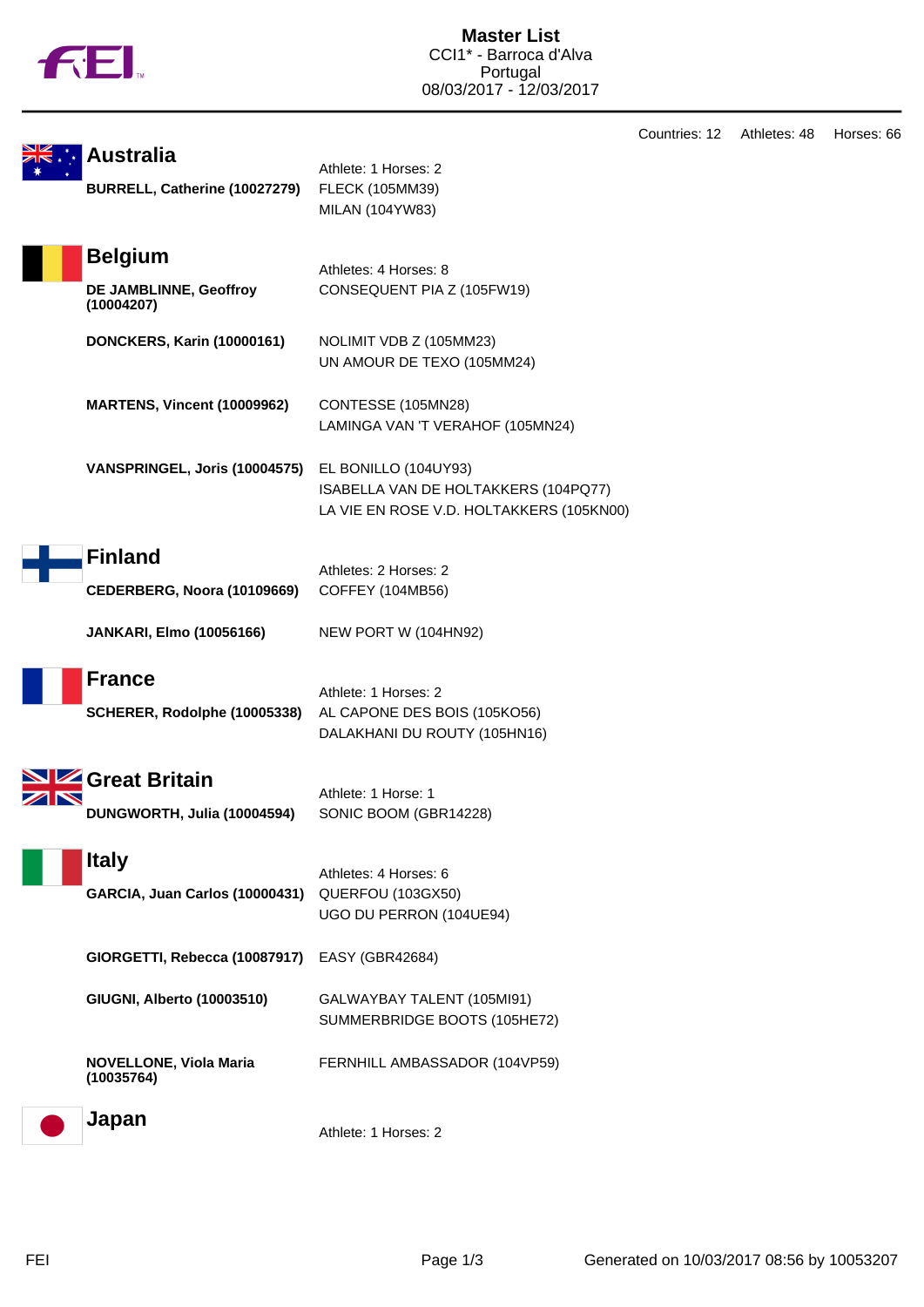|  | <b>TREI.</b>                                               | <b>Master List</b><br>CCI1* - Barroca d'Alva<br>Portugal<br>08/03/2017 - 12/03/2017  |
|--|------------------------------------------------------------|--------------------------------------------------------------------------------------|
|  | OIWA, Yoshiaki (10005706)                                  | CALLE 44 (103UW90)<br>CHANTELLE 2 (104ND97)                                          |
|  | <b>Netherlands</b>                                         | Athletes: 5 Horses: 8                                                                |
|  | <b>BROUWERS, Frederique</b><br>(10100550)                  | MULLENTINE HIGH SOCIETY (104WI66)                                                    |
|  | GIESSEN, Jillian (10107122)                                | SHAMROCK MACKNEY HILL (105EB84)                                                      |
|  | <b>TRENNING, Max (10009864)</b>                            | LORD (102RX34)<br>NAPOLITANA T (102SC97)                                             |
|  | VAN BEEK, Jan (10004414)                                   | <b>BORNA D (105MX30)</b><br>HIGHLANDER VD PUIPUT (103TK80)<br>SORAYA 230 (103PT95)   |
|  | <b>VAN TATENHOVE, Quinty</b><br>(10139032)                 | VALMONT DU BATUT (104VQ47)                                                           |
|  | Portugal                                                   | Athletes: 7 Horses: 9                                                                |
|  | CALÇA E PINA, Augusto Taborda XAFT (102PR92)<br>(10041542) |                                                                                      |
|  | <b>DUARTE, Jorge Marecos</b><br>(10016063)                 | QUITCH DE LA VALLEE (102ZZ67)                                                        |
|  |                                                            | DUARTE SILVA, Joao (10004536) FERNHILL NIGHTSHIFT (104SW37)<br>RED WINSTON (104RE80) |
|  | <b>GRAVE, Joaquim (10111628)</b>                           | FORMIGA (105BU60)                                                                    |
|  | HART, Anthony Lupi (10109788)                              | TOMGAR DA VINCI (105BU59)<br>TREDSTEP ROMEO (105NE91)                                |
|  | MAGALHAES, Diana (10149307)                                | FACIAL (105NQ07)                                                                     |
|  | <b>MARINHO, Lauro (10048570)</b>                           | ARTUR (104ND02)                                                                      |
|  | <b>Russian Federation</b>                                  | Athlete: 1 Horse: 1                                                                  |
|  | BESKHMELNITSKAYA, Tatiana<br>(10097882)                    | CATHERSTON BIT OF GOLD (104ZV82)                                                     |
|  | <b>Spain</b><br>AGUADO RUIZ, María (10140802)              | Athletes: 19 Horses: 23<br>FULL DE CAVAIGNAC (102MJ88)                               |
|  | <b>BARTOLOME BERGES, Clara</b><br>(10087392)               | AQUITAIN DU DELTA (105GW85)                                                          |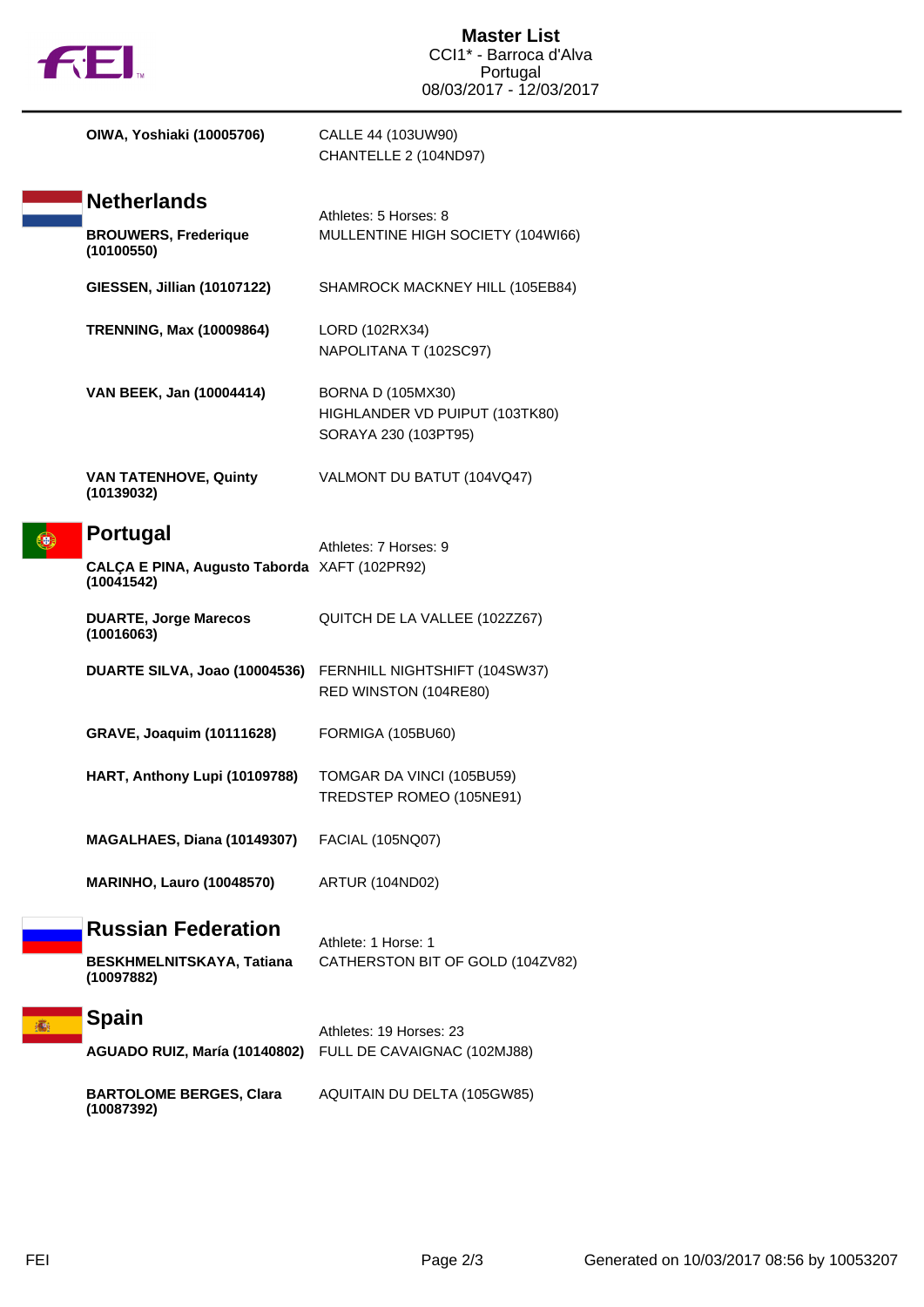

| <b>BLANCO- TRABA CENTENERA,</b>                                 | BULLICIO DEL COSO (105FX83)                                   |  |
|-----------------------------------------------------------------|---------------------------------------------------------------|--|
| Alvaro (10033586)                                               | KIRIL DEL TALAVE 12 (103CY56)                                 |  |
| <b>BOTIN, Marta (10000501)</b>                                  | ICE BOY (105FQ03)                                             |  |
| <b>CARRILLO CASTILLA, Rafael</b><br>(10132991)                  | LIRA BLUES 48.26 (105LA87)                                    |  |
| <b>CEJUDO CARO, Antonio</b><br>(10080602)                       | DUQUE HSM (105MU93)                                           |  |
|                                                                 | ELIETE VAN HET LEEUWENHOF (105JH53)<br>FALCON CREST (105MY18) |  |
| <b>DIAZ FERNANDEZ, Carlos</b><br>(10025488)                     | ARQUILLO DV 33.01 (105FN52)                                   |  |
|                                                                 | QUIMERA CP 43 08 (105LF86)                                    |  |
| <b>FUENTES CERVILLA, Paula</b><br>(10146446)                    | KANTOR DE JAZZ 48.26 (104ZE85)                                |  |
| GAVIÑO GONZALEZ, Francisco<br>(10083487)                        | <b>ESPANA (105LF57)</b>                                       |  |
| GAVIÑO GONZÁLEZ, Leonardo<br>(10133116)                         | ZEFIRO DEL CERRO 37.5 (105LW39)                               |  |
| <b>GIMENEZ MERINO, Maria</b><br>(10103885)                      | PINKY JAZZ (104FI94)                                          |  |
| <b>GOMEZ PEREZ, David Jesus</b><br>(10142012)                   | CASSIENA (105GU11)                                            |  |
| NIETO-ALISEDA, Andrea<br>(10115028)                             | ORUJO CP 32 80 (104PW97)                                      |  |
| PICHARDO, Rebeca (10109656)                                     | NIKA DEL TALAVE 25 (104KY52)                                  |  |
| RODRIGUEZ SERRANO, Ignacio IS DE VERMAN (104CY10)<br>(10141122) |                                                               |  |
| <b>RODRÍGUEZ-GRANDE GARCIA,</b><br>Gonzalo (10148268)           | BELLA DIA (102YQ27)                                           |  |
| <b>RUBIO BOLGER, Antonio</b><br>(10063305)                      | FLAVIO (102SC51)                                              |  |
| <b>TAGUA LOZANO, Alfonso</b><br>(10133426)                      | VOLTIBERO (POR40071)                                          |  |
| VIA - DUFRESNE, Eduardo<br>(10004034)                           | POSITIVE IMPACT (105KK15)                                     |  |
| <b>Switzerland</b>                                              | Athletes: 2 Horses: 2                                         |  |
| EICHER, Jennifer (10004473)                                     | SUENO VI CH (105AU95)                                         |  |
| <b>WEHRLI, Heinz (10000241)</b>                                 | BANTRY BAY LIBERTY (105BG47)                                  |  |

 $\div$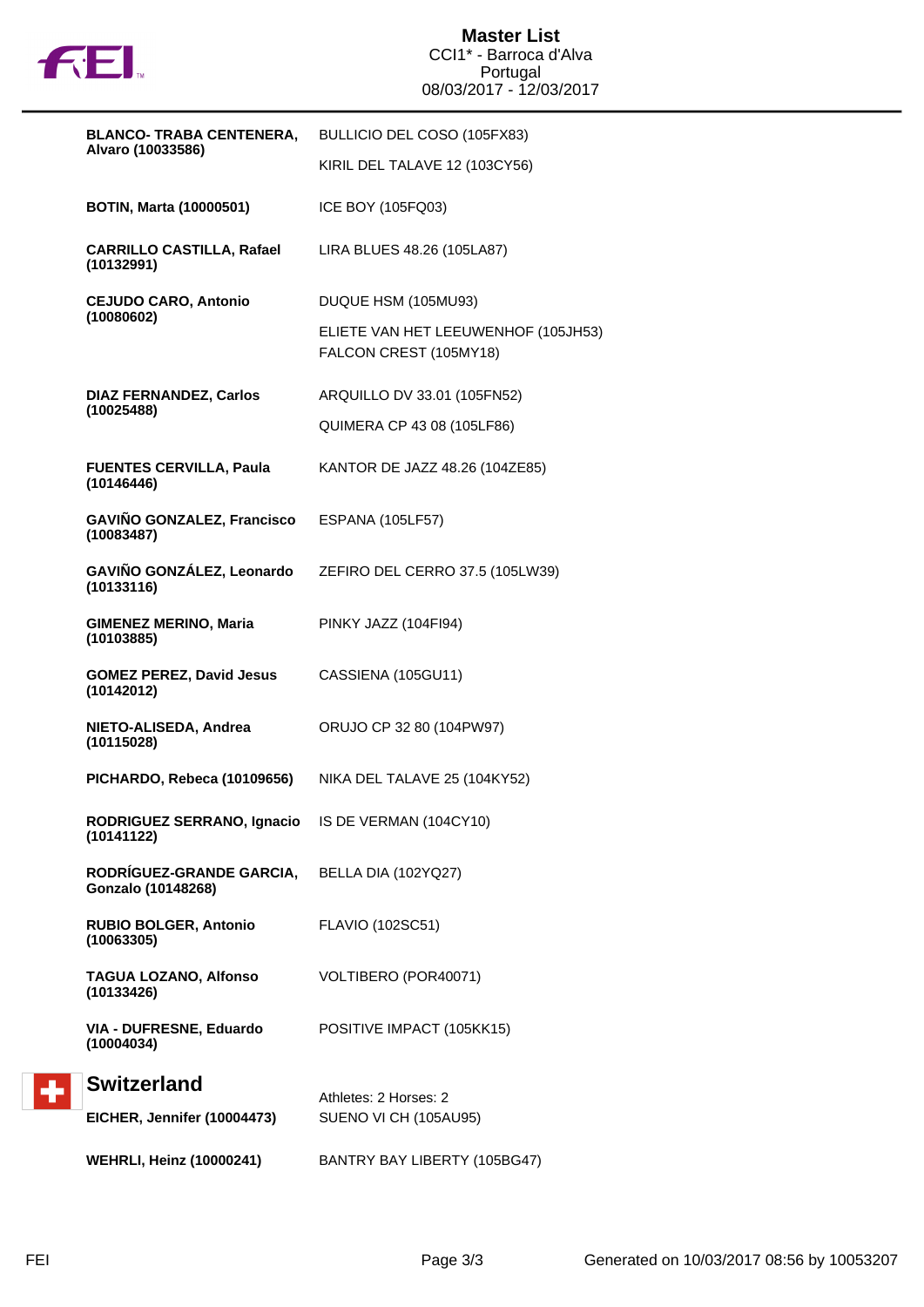

| <b>Austria</b>                                              | Athlete: 1 Horses: 2                                                |  |  |
|-------------------------------------------------------------|---------------------------------------------------------------------|--|--|
| KHODDAM - HAZRATI, Katrin                                   | COSMA (104MX60)                                                     |  |  |
| (10011591)                                                  | FLASHLIGHT (104WI58)                                                |  |  |
| <b>Belgium</b>                                              |                                                                     |  |  |
| <b>DONCKERS, Karin (10000161)</b>                           | Athletes: 3 Horses: 4<br>HAMILTON (104AE44)<br>LADY BROWN (103PM42) |  |  |
| <b>VERVAECKE, Kris (10004731)</b>                           | CALISTA Z (104XL89)                                                 |  |  |
| VERVAECKE, Senne (10097040)                                 | JENO (104VT37)                                                      |  |  |
| <b>Finland</b><br><b>JANKARI, Elmo (10056166)</b>           | Athlete: 1 Horse: 1<br>BLUE GIN (104KF74)                           |  |  |
| <b>France</b><br>SCHERER, Rodolphe (10005338)               | Athlete: 1 Horse: 1<br>COEUR DE CRACK (104KV43)                     |  |  |
| <b>Ze Great Britain</b><br>FOX, Roberta (roo) (10032046)    | Athlete: 1 Horse: 1<br>BONERO K (104LB68)                           |  |  |
| Japan<br>OIWA, Yoshiaki (10005706)                          | Athlete: 1 Horse: 1<br>CHANTELLE 2 (104ND97)                        |  |  |
| <b>Netherlands</b><br>PEN, Elaine (10027360)                | Athletes: 2 Horses: 2<br>CHIVERS (104JV53)                          |  |  |
| <b>SCHOONES, Myrle (10142456)</b>                           | RAVALLO VAN DE SMEETSHOEVE (105GD72)                                |  |  |
| <b>Portugal</b><br><b>FORTES, Luis (10116420)</b>           | Athlete: 1 Horse: 1<br><b>XEIQUE (104RS31)</b>                      |  |  |
| <b>South Africa</b><br><b>SCOTT, Victoria (10031482)</b>    | Athlete: 1 Horse: 1<br>VALTHO DES PEUPLIERS (104AD49)               |  |  |
| <b>Spain</b><br><b>DIAZ FERNANDEZ, Carlos</b><br>(10025488) | Athletes: 3 Horses: 4<br>SAINETE 33.17 (104QH74)                    |  |  |
| <b>GORTAZAR ARIAS, Eduardo</b><br>(10023815)                | ESTIGMA (103MB81)                                                   |  |  |

Countries: 11 Athletes: 16 Horses: 20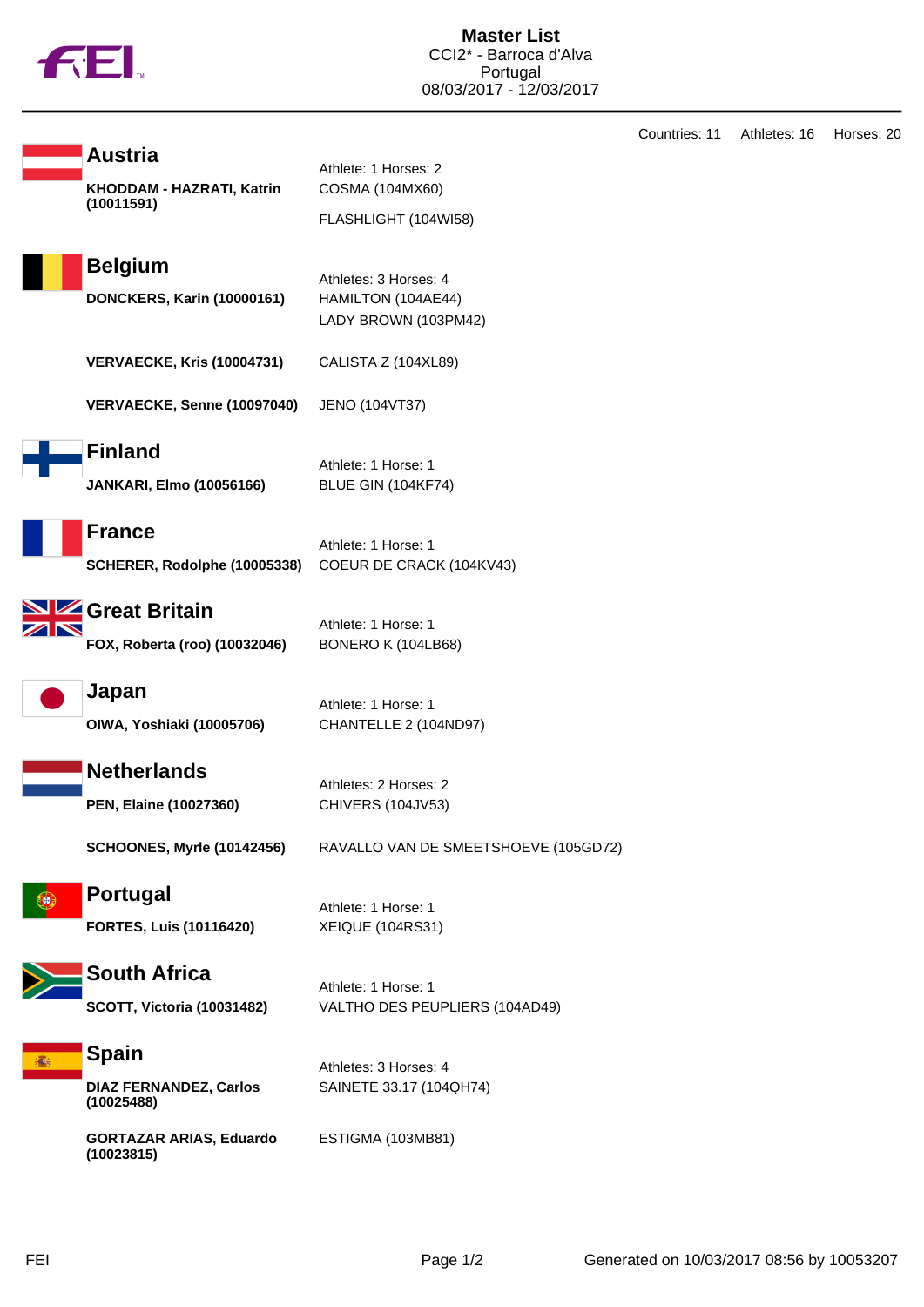

**HERMOSO FARRAS, Albert (10010266)**

MIRLA CP 27 58 (103LO93) QUILATE 32 53 (104QH90)



**United States of**

Athlete: 1 Horses: 2

**America**

**COLEMAN, Katherine (10032109)** MONTE CLASSICO (104SZ85) WIZARD OF AUS (103UE49)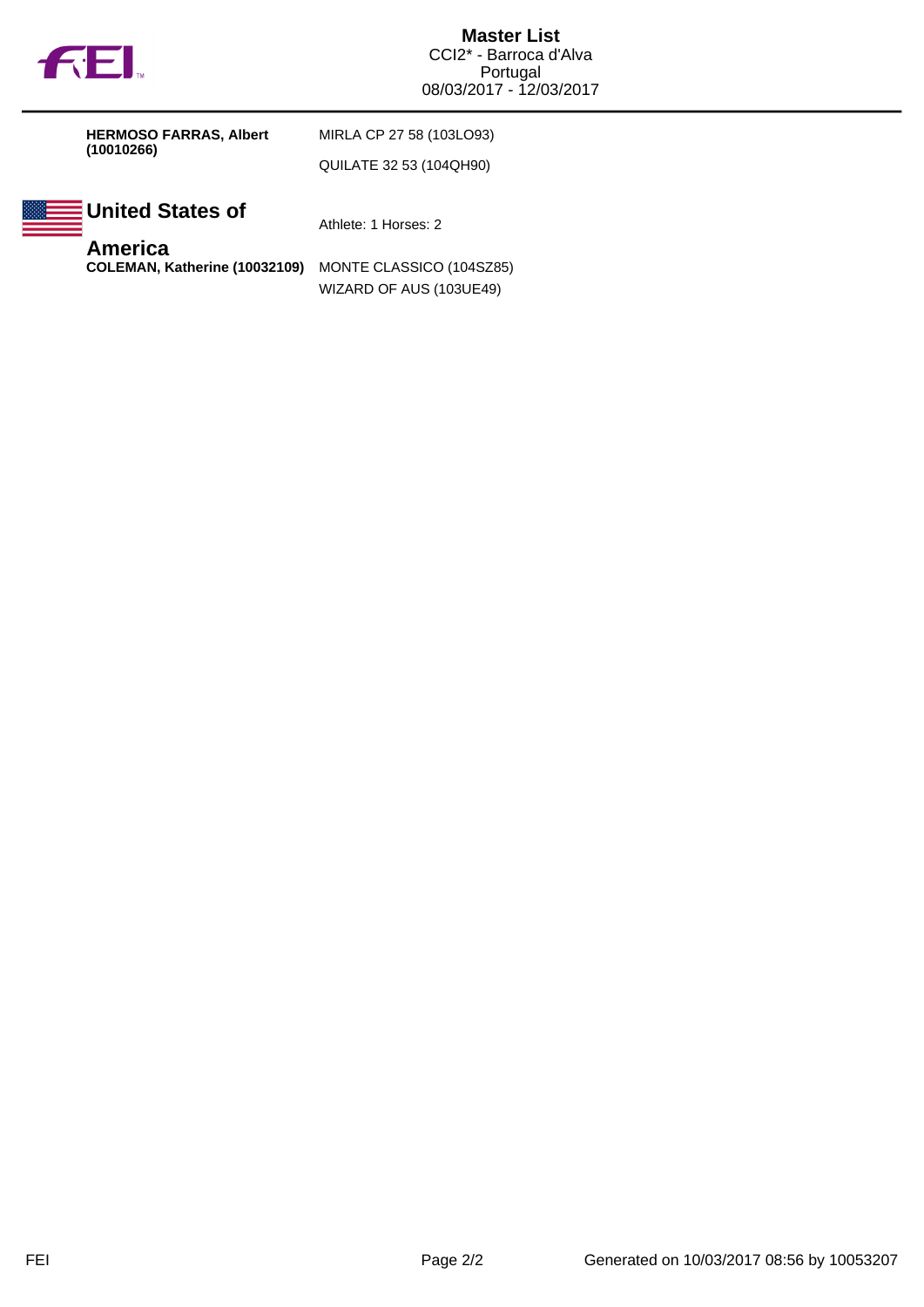

|                                                      |                                                                  | Countries: 9 | Athletes: 15 | Horses: 16 |
|------------------------------------------------------|------------------------------------------------------------------|--------------|--------------|------------|
| <b>Belgium</b><br><b>MARTENS, Vincent (10009962)</b> | Athletes: 3 Horses: 4<br>ZETA (104TQ94)                          |              |              |            |
| VANSPRINGEL, Joris (10004575)                        | IMPERIAL VAN DE HOLTAKKERS (104LJ58)                             |              |              |            |
| <b>VERVAECKE, Kris (10004731)</b>                    | GUANTANAMO VAN ALSINGEN (103TC40)<br>HOPPER TEN HUNSEL (104ID21) |              |              |            |
| <b>Brazil</b>                                        |                                                                  |              |              |            |
| <b>APPEL, Marcio (10077634)</b>                      | Athletes: 2 Horses: 2<br>IBERON JMEN (104GY67)                   |              |              |            |
| <b>CARVALHO JORGE, Marcio</b><br>(10025864)          | LF COEUR DE ORAME (104CU93)                                      |              |              |            |
| <b>Finland</b>                                       |                                                                  |              |              |            |
| <b>JANKARI, Elmo (10056166)</b>                      | Athlete: 1 Horse: 1<br>DUCHESS DESIREE (103GH81)                 |              |              |            |
| <b>France</b>                                        |                                                                  |              |              |            |
| SCHERER, Rodolphe (10005338)                         | Athlete: 1 Horse: 1<br>TODD DE SUZAN (104CM55)                   |              |              |            |
| <b>SIZ</b> Great Britain                             | Athlete: 1 Horse: 1                                              |              |              |            |
| FOX, Roberta (roo) (10032046)                        | FLEET STREET (102YS86)                                           |              |              |            |
| <b>Italy</b>                                         | Athlete: 1 Horse: 1                                              |              |              |            |
| GIUGNI, Alberto (10003510)                           | MOLLINGTON (103SJ40)                                             |              |              |            |
| <b>Spain</b>                                         | Athletes: 4 Horses: 4                                            |              |              |            |
| <b>BLASCO BOTIN, Gonzalo</b><br>(10012978)           | SIJ VEUX D'AUTIZE (103LV00)                                      |              |              |            |
| <b>DIAZ FERNANDEZ, Carlos</b><br>(10025488)          | JUNCO CP (102YM91)                                               |              |              |            |
| PINEDO, Maria (10007301)                             | CARRIEM VAN COLEN Z (1020U93)                                    |              |              |            |
| VIA - DUFRESNE, Eduardo<br>(10004034)                | QUICA DEL MASSET (102RY56)                                       |              |              |            |
| <b>Switzerland</b>                                   | Athlete: 1 Horse: 1                                              |              |              |            |
| EICHER, Jennifer (10004473)                          | OKONOS DE LA BLANCHERIE CH (103XE90)                             |              |              |            |
| <b>United States of</b>                              | Athlete: 1 Horse: 1                                              |              |              |            |
| <b>America</b><br>COLEMAN, Katherine (10032109)      | LONGWOOD (102RQ80)                                               |              |              |            |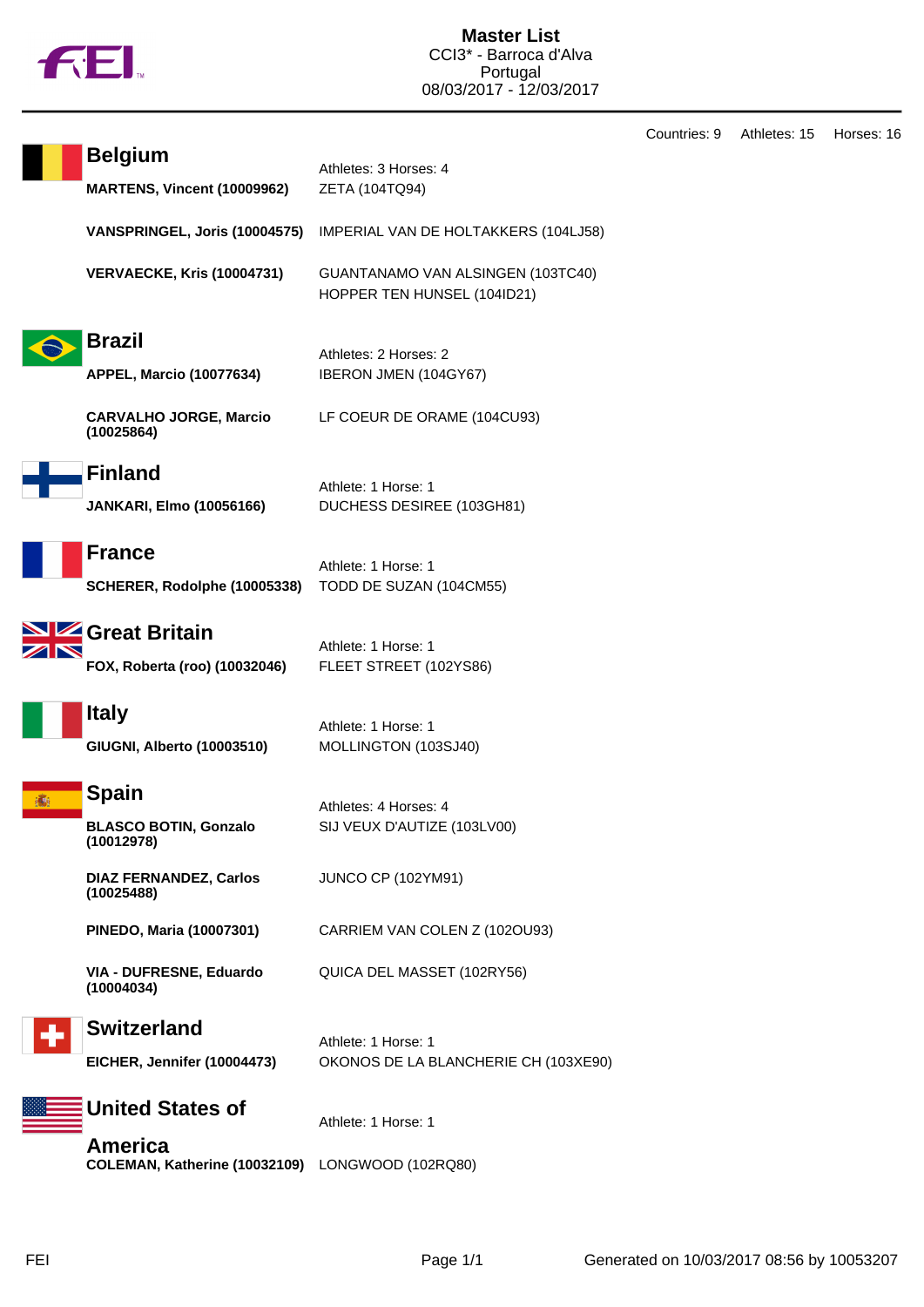

| <b>Australia</b><br>BURRELL, Catherine (10027279)            | Athlete: 1 Horse: 1<br><b>DUKE (104YW89)</b>       |
|--------------------------------------------------------------|----------------------------------------------------|
| <b>Belgium</b><br><b>DONCKERS, Karin (10000161)</b>          | Athletes: 3 Horses: 3<br>JALAPENO (104IM41)        |
| <b>MARTENS, Vincent (10009962)</b>                           | EISKONIG (104KK66)                                 |
| VANSPRINGEL, Joris (10004575)                                | LULLY DES AULNES (BEL40379)                        |
| <b>Brazil</b><br><b>CARVALHO JORGE, Marcio</b><br>(10025864) | Athletes: 2 Horses: 2<br>LISSY MAC WAYER (103NE26) |
| <b>FONSECA, Ruy (10004343)</b>                               | TOM BOMBADILL TOO (GBR41467)                       |
| <b>Czech Republic</b><br>OPRAVILOVA, Eliska (10090520)       | Athlete: 1 Horse: 1<br>LASING (103ZO18)            |
| <b>France</b><br>SCHERER, Rodolphe (10005338)                | Athlete: 1 Horse: 1<br>COEUR DE CRACK (104KV43)    |
| Great Britain<br>FOX, Roberta (roo) (10032046)               | Athlete: 1 Horse: 1<br>ISLINGTON (GBR41389)        |
| <b>Italy</b><br>GIUGNI, Alberto (10003510)                   | Athletes: 2 Horses: 2<br><b>WIVERNA (103MK95)</b>  |
| RISO, Federico (10009779)                                    | ROCCO II (102SV15)                                 |
| Japan<br>OIWA, Yoshiaki (10005706)                           | Athlete: 1 Horse: 1<br>THE DUKE OF CAVAN (104CF11) |
| <b>Netherlands</b><br>PEN, Elaine (10027360)                 | Athlete: 1 Horse: 1<br>DOSTOWJESKI (102WO80)       |
| <b>South Africa</b><br><b>SCOTT, Victoria (10031482)</b>     | Athlete: 1 Horse: 1<br>SONG DU MAGAY (103RL20)     |
|                                                              |                                                    |

**Spain 痛!** 

Countries: 12 Athletes: 17 Horses: 18

Athletes: 2 Horses: 2